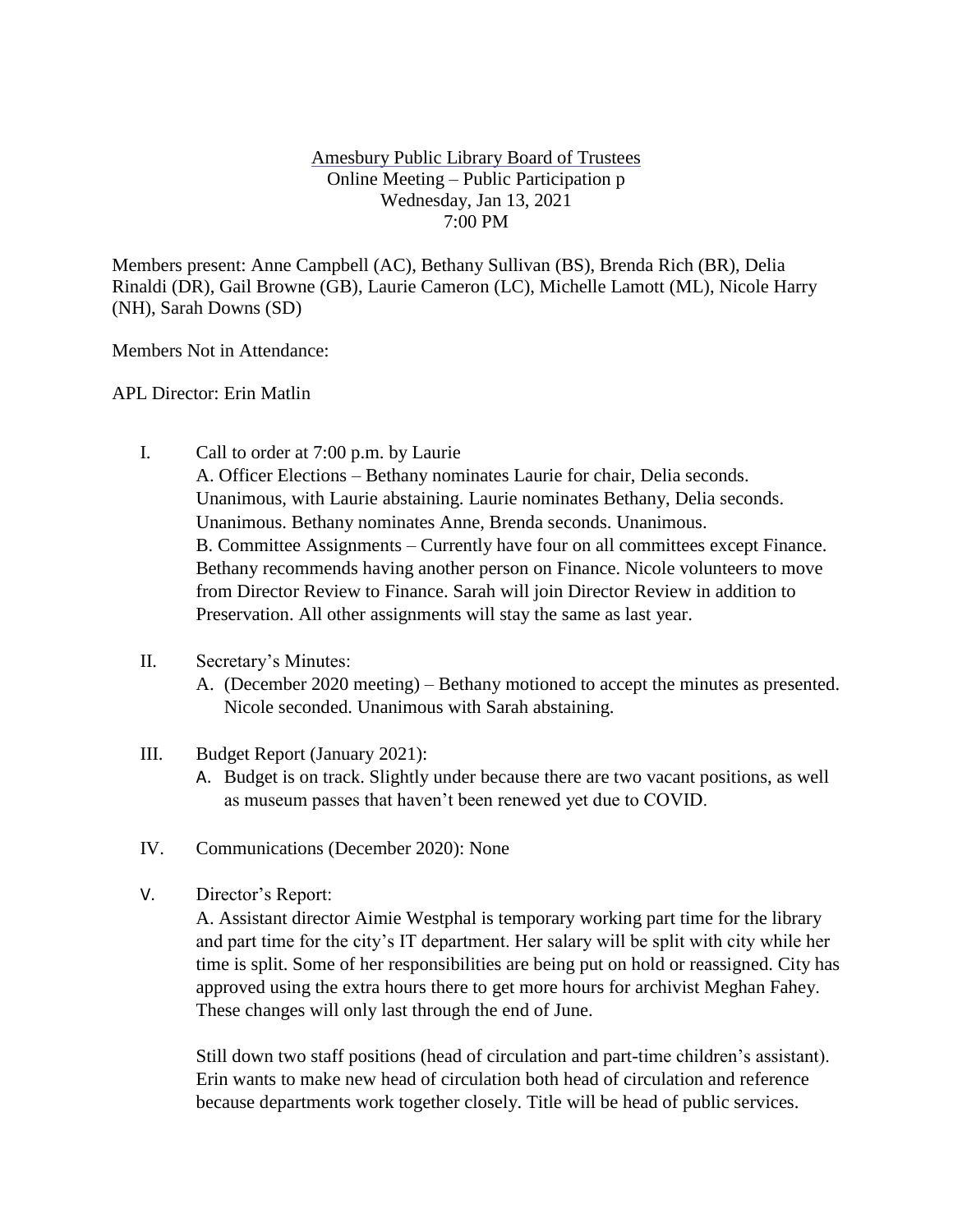Updated job description has been approved by city. Waiting on union approval. It will be at a higher step due to more responsibilities and to help attract good candidates.

Curbside is going well. Basement project hasn't happened yet, but it should be coming soon, pending DPW schedule.

### VI. Committee Reports:

A. Preservation committee: December minutes included in packet. Will meet again Jan. 22. Front doors mostly done. Withholding final payment due to an issue with the hinges that he will need to come address in the spring. Glass cover on circulation desk is in place, but a corner got chipped. Checking with company to fix that and round out some sharp corners. DPW can fix if needed. Expect archive storage room to be done sometime in February. Having trouble getting bids on front stairs project. Meghan rewriting RFP and checking with local companies. Window project: Meghan wrote a note asking for Trustees support for getting exterior trim repaired and painted. Committee asked to see if any trusts can be used to help pay for it, but they agree with the importance of doing it. If trusts can't be used, Gail suggests looking at state aid and gift accounts. Gail suggests having a future discussion as a committee about projects we might want to fund on our own.

B. Finance committee: Will meet Wednesday Jan. 20 for first meeting of the budget season. Erin will send related documents to everyone on the committee.

#### VII. Unfinished Business:

- A. Library Service Update: See updates above. Exploring what layout would look like for flow if patrons were allowed in the building for pickup. Not ready for that to happen yet, but would need to get approval from city.
- B. Vacant Positions Update: See updates above.

# VIII. New Business:

A. Budget (FY22) - New documentation to fill out for the city. Mayor has asked departments to create two budgets: level service (no new services) and level funded (get the same money as last year). In either case could need to apply for another waiver. Staff cuts or hours cuts are a possibility. Budget is tight already, and it will be tough to find more places to cut. Erin is checking to see if there will be continued leniency on the waiver process. Erin asks for support from the Trustees, reaching out to Mayor about our concerns about the waiver and why it could be a problem. Bethany suggests doing a third budget with what our MAR would be and what we'd need the budget to be to reach our MAR and not have to apply for a waiver. MAR is based on average of three years, so this is a longtime issue. Haven't heard on the waiver for current fiscal year, expect that in February.

B. Long-Range Plan Update – Erin spoke with Patty who was going to consult on the long-range plan. Patty has reached out to state about extensions. She is willing to